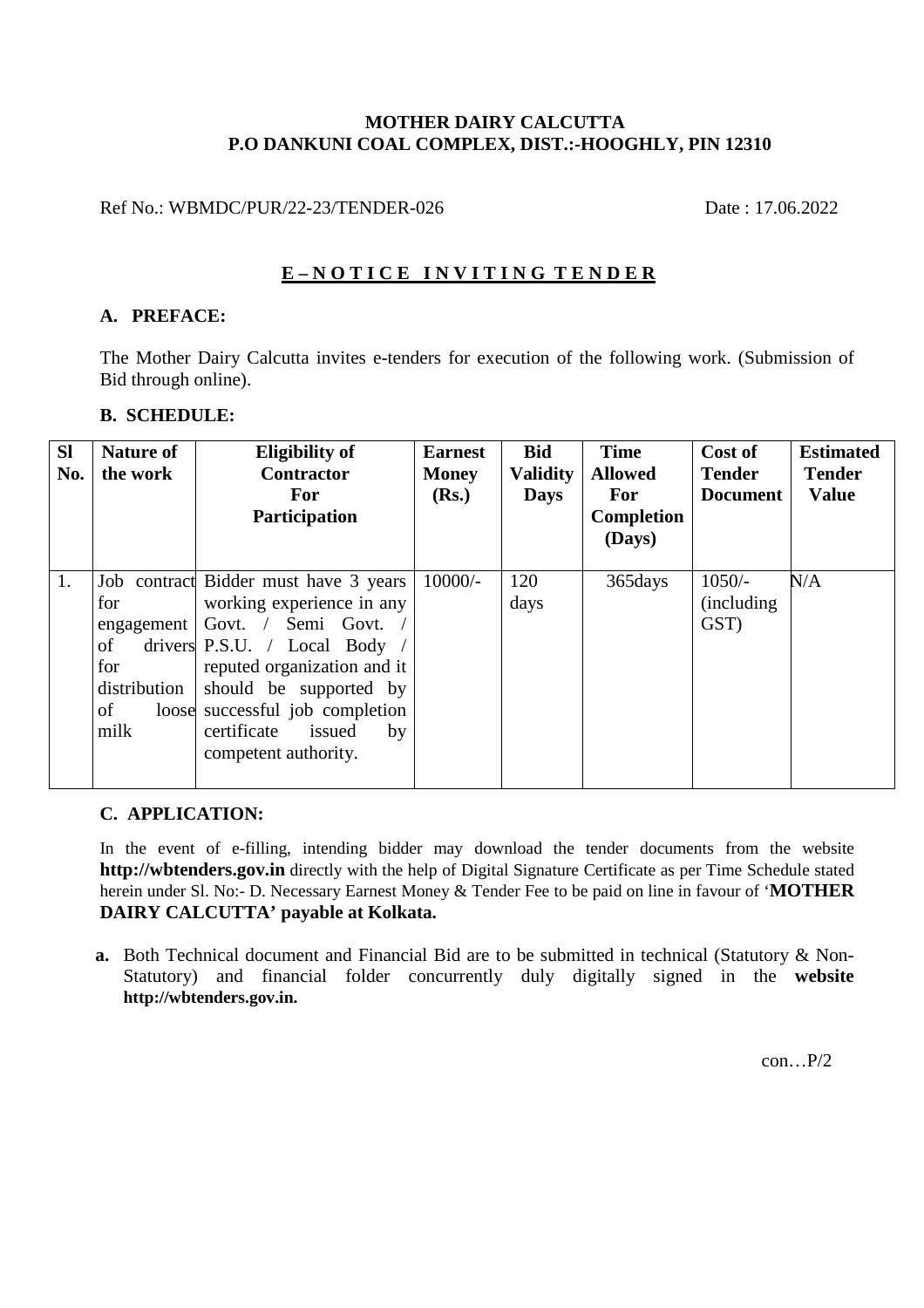**b.** The **FINANCIAL OFFER** of the prospective tenderer will be considered only if the TECHNICAL Document of the tenderer found qualified by the 'Tender Committee'. The decision of the 'Tender Committee' will be final and absolute in this respect.

**c.** The tenderers shall adopt the item service charge and required to quote his rate as specified in tender schedule (B.O.Q).

**d.** The acceptance of lowest tender is not obligatory and the authority reserves the right to accept or reject any of all the tenders without assigning any reason whatsoever.

**e.** Conditional and/or incomplete tender will be rejected summarily.

**f.** This notice shall form part of terms & conditions of the tender and the tenderer is bound to abide by them.

**g**. The firm who submitted false credentials/set back from the work after biding lowest rate and acceptance/withdrawn from the job/not completed the work after token start earlier in this organization should be barred from participation in the tender.

**h.** Firms black listed by any Govt./Semi-Govt. organization are not eligible to participate in the tender. Contractors shall give an undertaking in this regard.

**i.** Contractors should not have a conflict of interest.

**j.** Duly attested/certified copies of the following documents are to be enclosed in the tender along with the e-application with authorized address  $\&$  contact details of the tenderer. The originals are to be shown on demand:

- i. Trade License.
- ii. PAN Card.
- iii. GST Registration Certificate
- iv. Documents in support of experience of working directly with one or more reputed organization.
- v. Partnership Deed (for Partnership Firm) or Articles of Association and Memorandum (in case of Company).
- vi) ESI Registration Certificate.
- vii) Income Tax Return Certificate for assessment year 2021-22.

**k.** In the event of the application being submitted by a Firm, it must be signed separately by each Member of the Board of Directors/Partners or in the event of absence of any Partner, it must be Signed on his/her behalf by a person holding a Power of Attorney authorizing him /her to do so.

**l.** Tenderers are requested to submit their e tender forms along with all relevant documents as mentioned above. Tender will be treated as invalid if any of the required documents is not enclosed.

**m.** Chief General Manager reserves the right to place order(s) on one or more bidder(s) for required quantity and may accept any or reject any or all tenders without assigning any reason whatsoever. con… $P/3$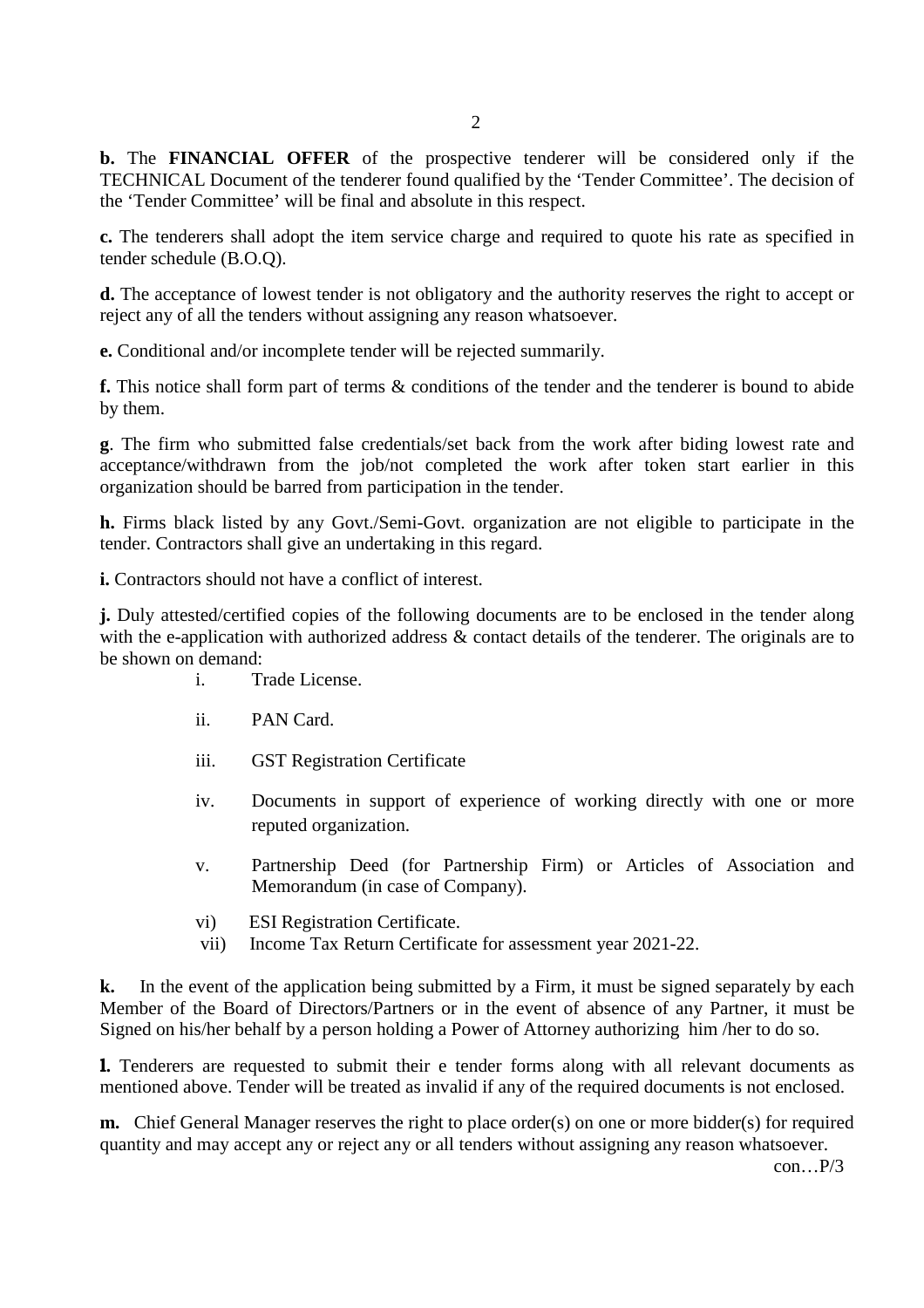## **D: IMPORTANT INFORMATION:**

## **Date & Time Schedule**

| $\overline{\phantom{a}}$ Sl No. | Particulars                                                   | Date & Time |
|---------------------------------|---------------------------------------------------------------|-------------|
| 01.                             | Date of uploading of Tender Document online (Publishing Date) | 22.06.2022  |
| 02.                             | Documents download start date (Online)                        | 22.06.2022  |
| 03.                             | Documents download end date (Online)                          | 07.07.2022  |
| 04.                             | Bid submission start date (Online)                            | 22.06.2022  |
| 05.                             | Bid submission Closing (Online)                               | 07.07.2022  |
|                                 |                                                               | at 2 pm     |
| 06.                             | Bid Opening date (Online)                                     | 09.07.2022  |
|                                 |                                                               | at 2 pm     |

Chief General Manager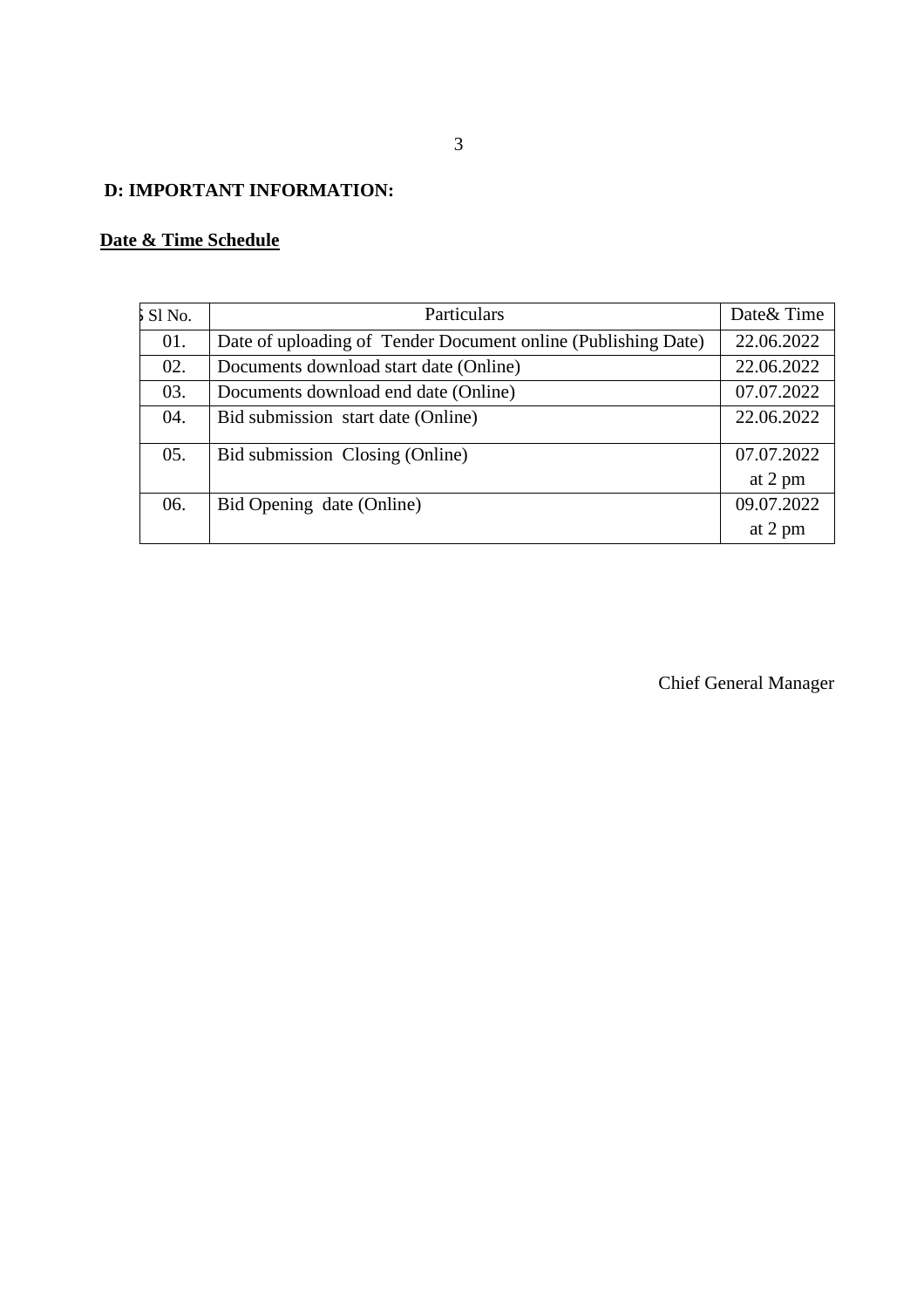#### SECTION - A

#### INSTRUCTION TO BIDDERS

#### **General guidance for e-Tendering**:

Instructions/Guidelines for electronic submission of the tenders have been annexed for assisting the contractors to participate in e-Tendering.

#### i. Registration of Contractor:

Any contractor willing to take part in the process of e-Tendering will have to be enrolled  $\&$ registered with the Government e-Procurement System, through logging on to https://wbtenders.gov.in .

#### ii. Digital Signature certificate (DSC):

Each contractor is required to obtain a Class-II or Class-III Digital Signature Certificate (DSC) for submission of tenders from the approved service provider of the National Informatics Centre (NIC) on payment of requisite amount. Details are available at the Web Site stated in Clause A.1. above. DSC is given as a USB e-Token.

iii. The contractor can search & download N.I.T. & Tender Document(s) electronically from computer once he logs on to the website mentioned in Clause A.1. using the Digital Signature Certificate. This is the only mode of collection of Tender Documents.

iv. Participation in more than one work:

A prospective bidder shall be allowed to participate in the job either in the capacity of individual or as a partner of a firm. If found to have applied severally in a single job all his applications will be rejected for that job.

v. Submission of Tenders:

Tenders are to be submitted through online to the website stated in Clause A.1. in two folders at a time for each work, one in Technical Proposal & the other is Financial Proposal before the prescribed date &time using the Digital Signature Certificate (DSC). The documents are to be uploaded virus scanned copy duly Digitally Signed. The documents will get encrypted (transformed into non readable formats).

#### **Technical Proposal**:

The Technical proposal should contain scanned copies of the following in two covers (folders).

#### **(a). Statutory Cover Containing the following documents:**

#### **1) COST OF TENDER AND EMD**

Cost of tender and EMD as prescribed in the **TENDER DOCUMENT**. against each of the serial of work in **Favour** of the **WBCMPF LTD, Mother Dairy Calcutta, Payable at Kolkata**

#### **2) Tender Document**

**3) N.I.T.** 

 $con...P/2$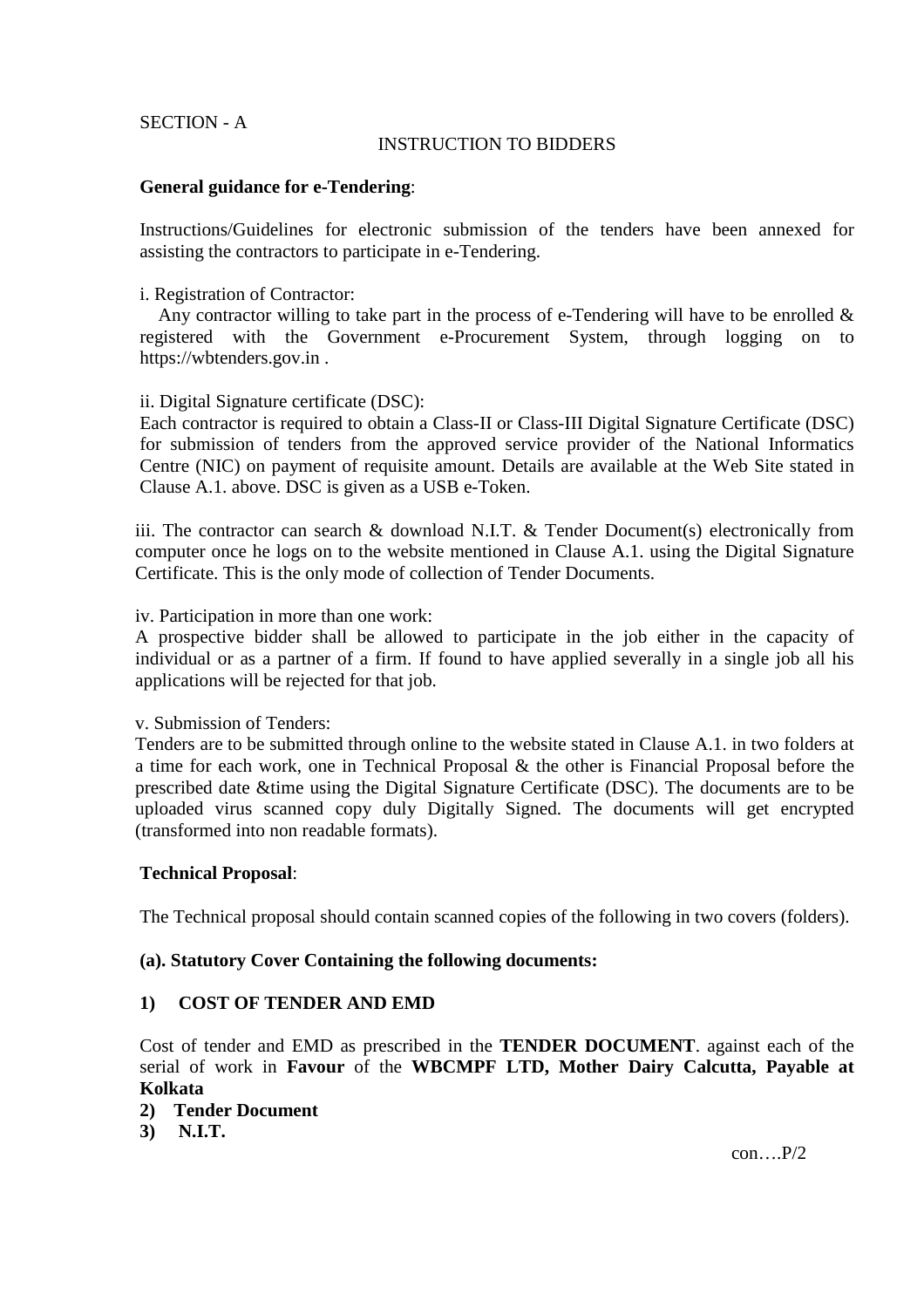(NIT, Tender Document, and All Corrigendum, if any, downloaded properly and upload the same Digitally Signed). The rate will be quoted in the B.O.Q. Quoted rate will be encrypted in the B.O.Q. under Financial Bid.

#### (b**). Non-statutory Applicable Cover Containing the following documents:**

- i. Professional Tax (PT) deposit receipt challan , Pan Card, IT Receipt , GST registration
- ii. Registration Certificate under Company Act. (if any).
- iii. Registered Deed of partnership Firm / Article of Association & Memorandum
- iv. Power of Attorney (For Partnership Firm / Private Limited Company, if any).
- v. FSSA-2006 License and Rules & Regulation 2011, BIS Certificate

 N.B.: Failure of submission of any of the above mentioned documents as stated in Sl. No. .(a). and Sl. No.(b). will render the tenderer liable to be rejected for both statutory  $\&$  non statutory cover.

#### THE ABOVE STATED NON-STATUTORY/TECHNICAL DOCUMENTS SHOULD BE ARRANGED IN THE FOLLOWING MANNER

Click the check boxes beside the necessary documents in the My Document list and then click the tab 'Submit Non Statutory Documents' to send the selected documents to Non-Statutory folder.

| Next Click the tab "Click to Encrypt and upload" and then click the "Technical" Folder to |  |  |  |  |  |  |  |  |  |  |  |
|-------------------------------------------------------------------------------------------|--|--|--|--|--|--|--|--|--|--|--|
| upload the Technical Documents.                                                           |  |  |  |  |  |  |  |  |  |  |  |

| S1. | Category                           | Sub-Category   | Details(s)                                        |  |  |  |  |
|-----|------------------------------------|----------------|---------------------------------------------------|--|--|--|--|
| No. | Name                               | Description    |                                                   |  |  |  |  |
| A   | Certificeate(s)<br>Certificeate(s) |                | <b>GST</b> Registration                           |  |  |  |  |
|     |                                    |                | PAN.                                              |  |  |  |  |
|     |                                    |                | P. Tax (Challan).                                 |  |  |  |  |
|     |                                    |                | Latest IT Receipt.                                |  |  |  |  |
|     |                                    |                | IT Receipt for Assessment year 2019-20.           |  |  |  |  |
| B   | Company                            | Company Detail | Proprietorship Firm (Trade License) - Structure & |  |  |  |  |
|     | Details)                           |                | Org.                                              |  |  |  |  |
|     |                                    |                | Partnership Firm (Partnership Deed, Trade         |  |  |  |  |
|     |                                    |                | License)                                          |  |  |  |  |
|     |                                    |                | Ltd. Company (Incorporation Certificate, Trade    |  |  |  |  |
|     |                                    |                | License)                                          |  |  |  |  |
|     |                                    |                | Society (Society Registration Copy, Trade         |  |  |  |  |
|     |                                    |                | License)                                          |  |  |  |  |
|     |                                    |                | Power of Attorney, Memorandum of Association      |  |  |  |  |
|     |                                    |                | and Articles of Association of the Company.       |  |  |  |  |